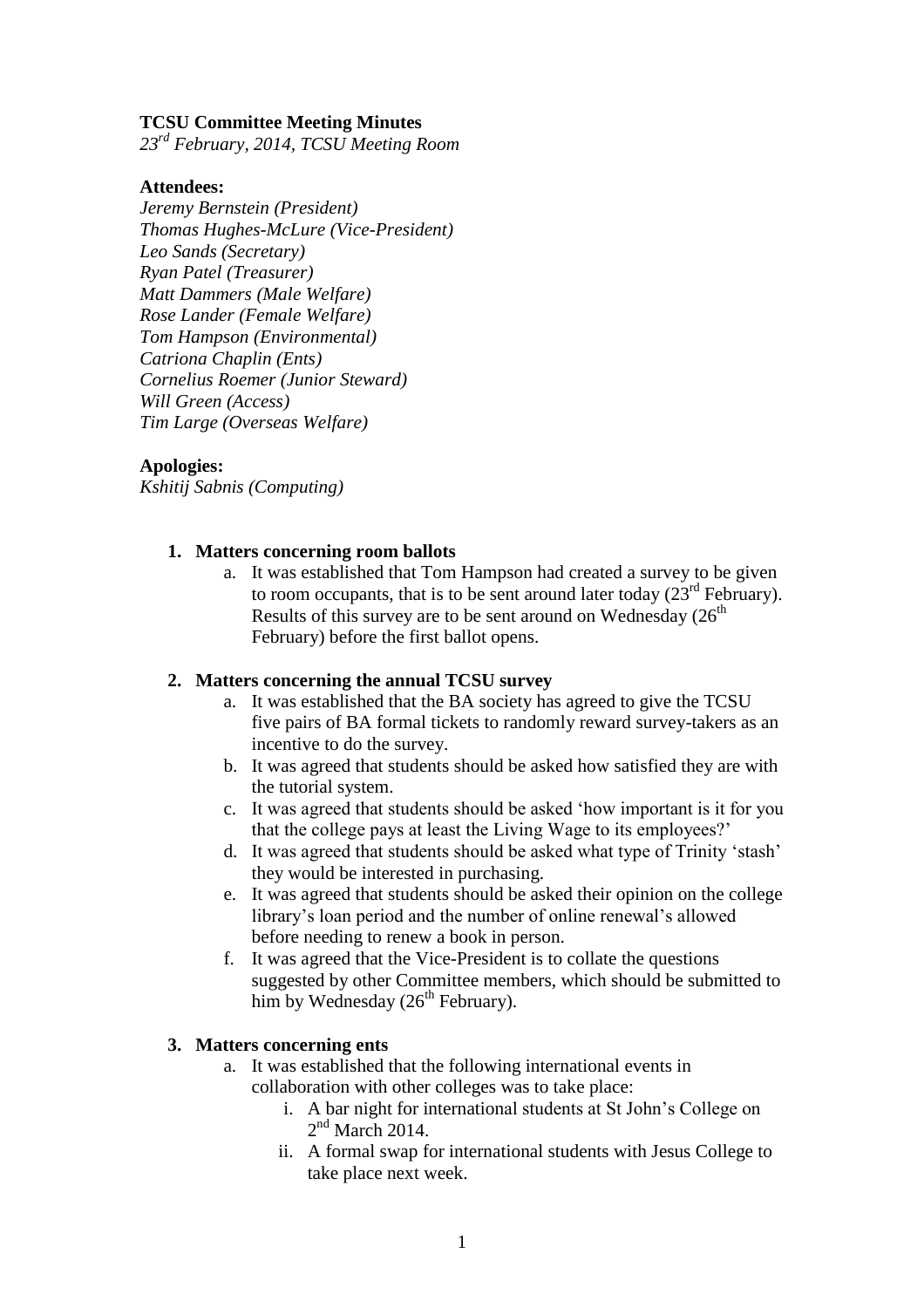- b. The committee was reminded that a bar night is to take place tomorrow evening  $(24^{\text{th}})$  February)
- c. It was established that Caitlin de Jode, Jessie Barnett Cox, Julian Darby, Harriet Gordon, Toshan Wickramanayake, and Jamie Coombs would comprise the Ents Committee.
- d. It was agreed that an 'Intergalactic Mission Reloaded' ent is to be planned, in place of the Burrell's ent cancellation last weekend. This would possibly take place on March  $8<sup>th</sup>$ .
	- i. It was agreed that this replacement ent was to be given a maximum budget of £2,200.
- e. It was agreed that the TCSU spends too much money on floor rental for Burrell's ents.
	- i. It was agreed that an attempt should be made to negotiate the price of this rental, and if this fails, to consider the tailor manufacture of temporary flooring for Burrell's ents, which would be more economical in the long term.
- 4. **It was resolved that the Trinity College Rugby Team would be asked to pay for 8 formal hall tickets for a visiting Japanese rugby team, to supplement the 30 tickets that the previous Committee agreed to purchase.**

# **5. Matters concerning the Living Wage campaign**

- a. It was established that, according to CUSU, Trinity College employs 50 people under the living wage.
- b. It was agreed that the President and Vice-President, in their meeting with the Junior Bursar on the  $24<sup>th</sup>$  February, would discuss the situation, and give the college an opportunity to defend itself from CUSU's allegations.
- c. It was agreed that the TCSU Survey should gauge opinions on the living wage before further action was undertaken by TCSU.
- d. It was agreed that, if it were established that the college did in fact pay 50 employees under the living wage, and the survey revealed substantial student opposition to this, then the TCSU ought to take action to represent the opinions of the student body.
- e. It was agreed that, if action was to be taken, it should be in the form of a referendum, open to all TCSU members, on whether or not to include in the TCSU constitution explicit opposition to the college's failure to pay the living wage to its employees.

## **6. Matters concerning finances**

- a. It was agreed that the budget needs to more clearly explain the rise in expenditure from last year, before it is presented to the Junior Bursar.
- b. It was agreed that the budget should be kept low, and that the TCSU should appeal to the college authorities for funding of specific projects, as opposed to demanding an overall greater budget. It was agreed that this would demonstrate greater fiscal discipline.
- c. **Matters concerning the spending of reserves:**
	- i. It was agreed that a clause should be added to the budget that calls for an Open Meeting to discuss the spending of the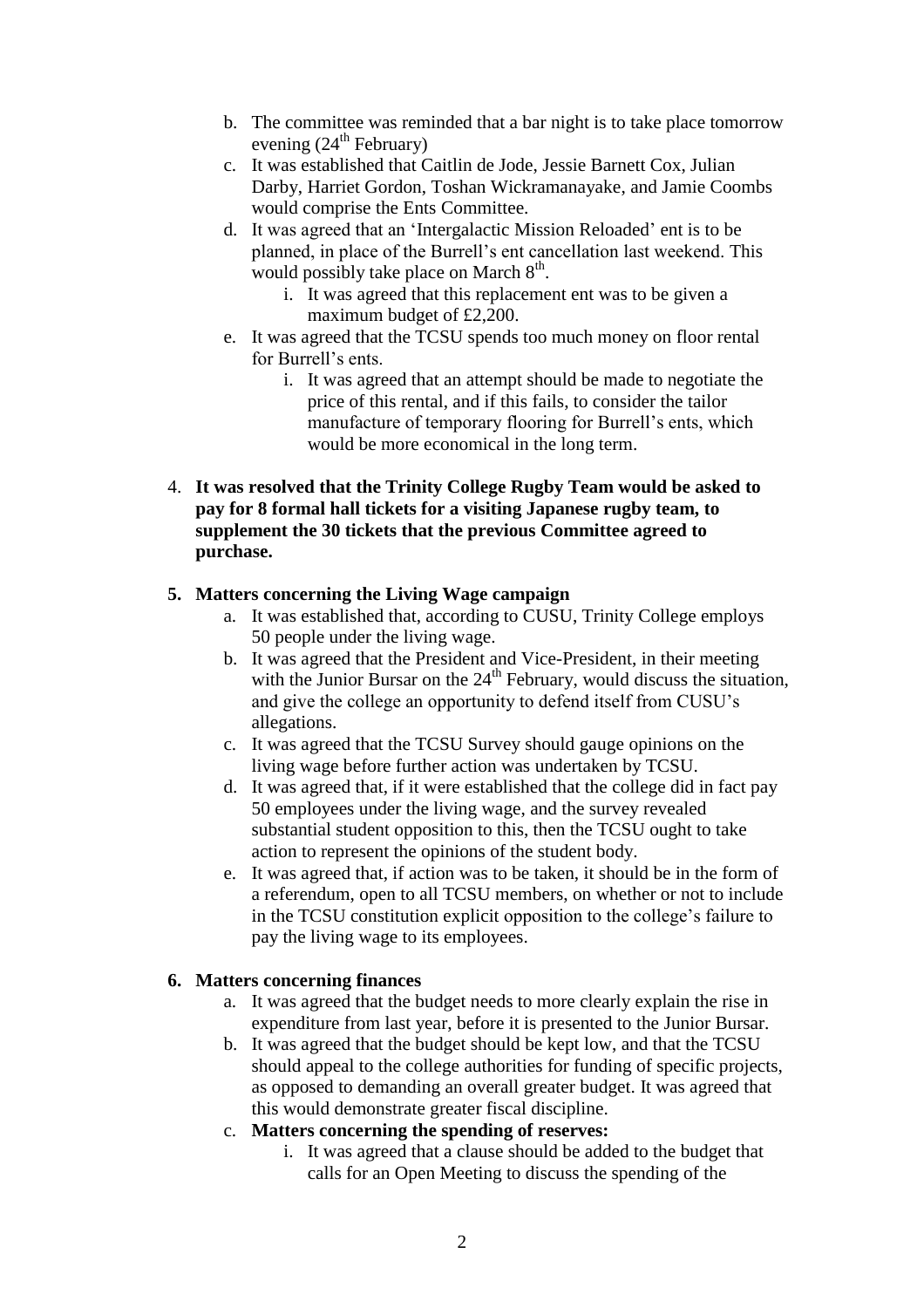reserves. It was agreed that the Committee shouldn't make any spending decisions regarding reserves without doing this.

- d. **Update on the new Barclay's Account**
	- **i.** This account would be functioning in ten working days, from which point online transfers will be used to make payments directly, as opposed to Committee members having to temporarily pay for TCSU expenditure.
	- **ii.** It was agreed that when the Welfare budget is transferred to a new Barclay's Account, two signatories would be required for future monetary transfers.
- **7. Matters concerning the WPR's use as a storage space over vacation periods.**
	- a. It was established that those who elected to place their storage in the WPR over the Long Vacation would need to be given explicit guidance that their storage would have to be removed well before the Fresher's WPR ent.
	- b. It was agreed that fines would be administered to students who failed to remove their storage in the allotted period.
- **8. It was agreed that the television cabinet for the JCR is to be constructed by the works department, as opposed to purchased by the TCSU, which would be more economical.**
- **9. The need to decide where the TCSU blackboard was to be positioned was established, which would hopefully be either in the Servery or the Great Gate.**
- **10. It was agreed that the TCSU Members mailing list policy serves its purpose.**

## **11. Matters concerning Committee stash**

- a. It was loosely established that a 'Varsity' style TCSU jacket would be preferred for purchase in the coming weeks, with a TCSU stash item to be given to committee members in Freshers Week, subsidized by the TCSU Freshers Week budget.
- b. It was agreed that TCSU Committee members should be further consulted on their preference, possibly by a facebook poll.

## **12. Matters concerning the election of LGBT+ officer and Disabilities Officer**

- a. It was resolved, through a vote, that Hesham Mashhour was to act as LGBT+ officer on the Welfare Committee.
- b. It was resolved, through an anonymous vote, that Hayley Kinsey was to act as Disability Officer on the Welfare Committee.
- c. Concern was expressed generally over the TCSU Committee's mandate over this election process, and constitutional change was suggested to allow the electorate in the future to consist exclusively of self-identifying LGBT+ and self-identifying disabled students respectively.
- d. It was resolved that the results of this election was to be announced to